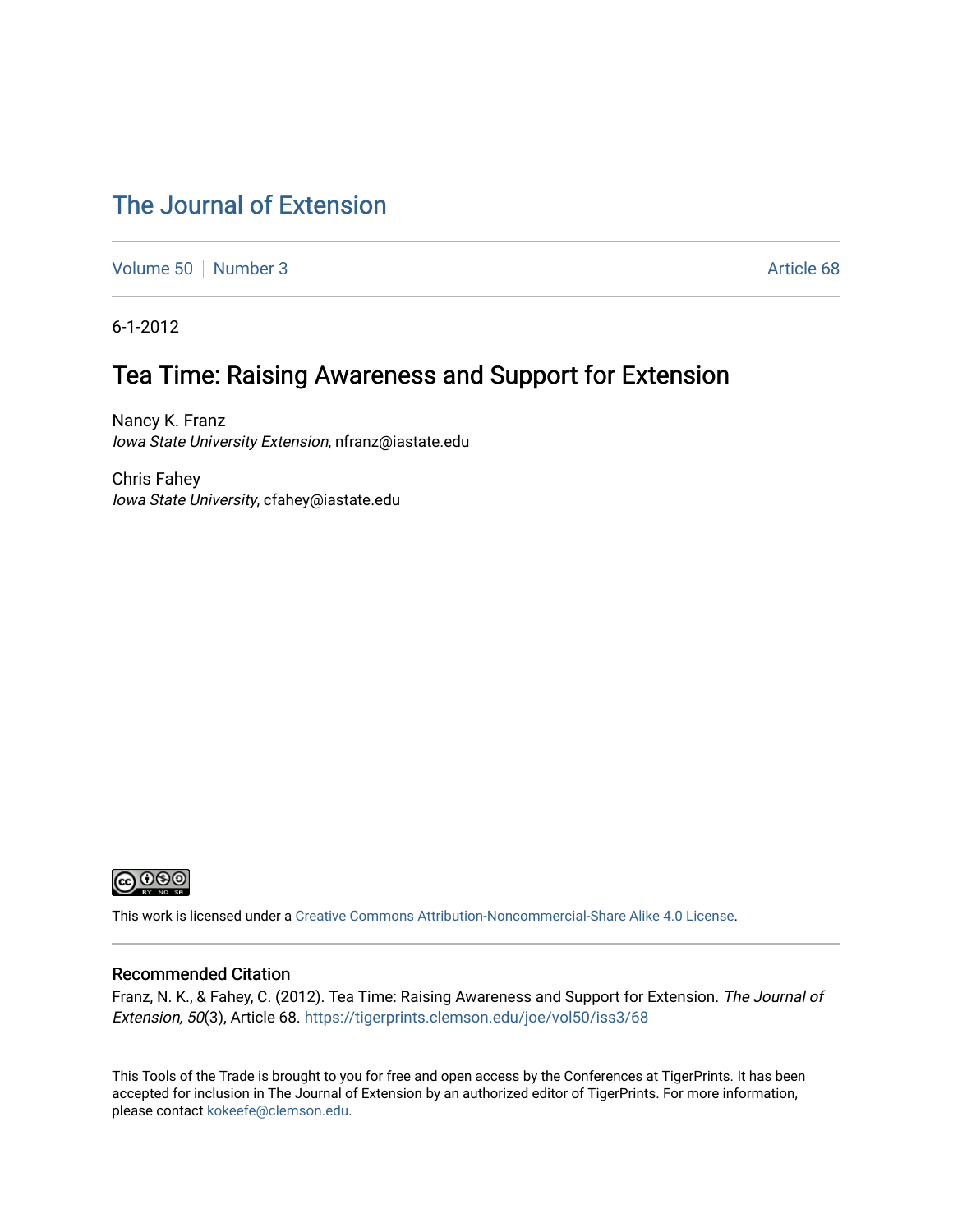

**June 2012 Volume 50 Number 3 Article Number 3TOT7**

[Return to Current Issue](http://www.joe.org/joe/2012june/)

## **Tea Time: Raising Awareness and Support for Extension**

**Nancy K. Franz** Associate Dean Extension and Outreach for Families and 4-H Youth Director, ISUE to Families Iowa State University Extension [nfranz@iastate.edu](mailto:nfranz@iastate.edu)

> **Chris Fahey** ISUE Development Officer Iowa State University [cfahey@iastate.edu](mailto:cfahey@iastate.edu)

*Abstract: In a time of reliance on electronic media for information, chaotic programming environments, and declining public resources, Extension workers need to find unique ways to connect with stakeholders to maintain and increase support for programming. To address this need, we developed, conducted, and evaluated a series of stakeholder teas. We found this method of communicating with stakeholders builds social, political, and fiscal support for Extension programming.*

Extension workers are bombarded by a plethora of methods to communicate with stakeholders to build and maintain program support. However, research and practice continue to show the importance of face-to-face interaction in building deep and committed relationships (Redmore & Tynon, 2010; Simeral, 2001). With declining staff numbers, Extension workers are challenged to create and sustain face-to-face social networks in favor of online venues and large group delivery to realize efficiencies (Ricketts, Hoelscher-Day, Begeman, & Houtkooper; Simeral, 2001). A balance between face-to-face and masss contact for effectiveness should be more fully explored.

Social, political, and fiscal support for Extension has shifted over the years from a focus on rural white families to a much more diverse group of stakeholders (Schauber, 2001). This shift requires that Extension workers use more diverse and innovative communication methods taylored to specific audiences to capture their attention. A wider variety of partners, including Extension communications and marketing staff, lobbyists, and program partners, should be more deeply involved in helping develop, deliver, and evaluate program-support messages and methods. Integrating development staff into these efforts is especially critical for enhancing philanthropic support for Extension (Calhoun, 2006).

## **The Stakeholder Tea**

The use of stakeholder teas for enhancing Extension support was first documented by Calhoun (2006). He found this venue worked well for women, who increasingly control philanthropic resources in the United States, to learn about a topic, share their ideas about programming, build networks, and deepen their support for Extension, especially 4-H. With this research in mind, we developed a series of six teas an hour and a half to two hours in length with mostly female Extension supporters and land-grant university alumni. Our intent was threefold: (1) to introduce a new Extension worker to key stakeholders, (2) to conduct focus groups on current Extension programming and seek participants wisdom on that programming, and (3) to request continued and increased support for Extension. The process for developing the teas included the following.

• The Extension worker and Extension development officer designed the tea process and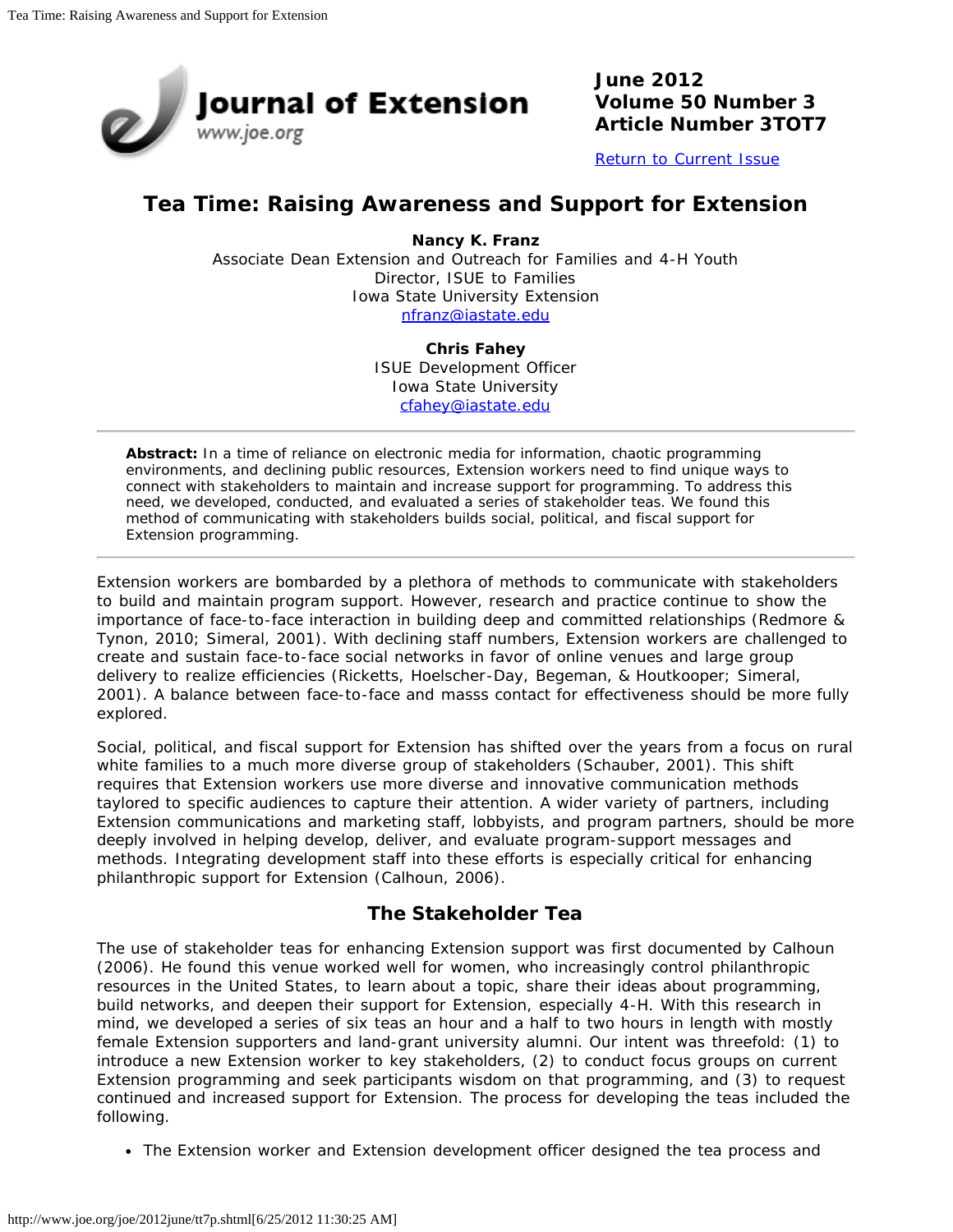agenda.

- The development officer, long time Extension staff, and the college alumni officer suggested potential tea hostesses.
- The Extension worker and development officer secured hostesses, provided tea invitations, and sent a list of potential invitees to the hostess.
- The hostess arranged a location and refreshments for the tea and invited participants to attend.
- At the tea, the hostess welcomed participants, served refreshments, introduced the guest Extension worker, assisted with the flow of the tea conversation, and thanked participants for attending.
- At the tea, the guest Extension worker mingled with participants, facilitated introductions, provided a program overview, facilitated a focus group on programming, sought advice on current and future programming, and asked for fiscal, social, and political support for Extension.
- At the tea, the development officer observed the event and mingled with the participants.
- At select teas, the college alumni officer observed the event and interacted with participants.
- Follow up was conducted with each hostess after the tea by phone, face-to-face, or email by Extension or development staff.
- The Extension worker provided additional follow-up with select tea participants.

## **What We Learned**

Philanthropy and the tea format were new for our Extension organization so we documented this approach for building stakeholder support. Through personal observation we learned the following.

- The selection of the hostess is critical for a successful tea. A hostess must model philanthropic behavior and social and political support for Extension, have a deep network of similar-minded individuals, and create a welcoming and stimulating environment for good discussion.
- Inviting a variety of key stakeholders, not just Extension retirees, college alumni, or past program participants, provided the most useful insights and suggestions for Extension programming.
- Participants were extremely pleased that a campus-based Extension worker visited them and sought their advice.
- The college alumni officer found the teas enhanced alumni relations and networking, and took the place of alumni events lost through budget cuts.
- The initial round of teas set the stage for building basic programming and fiscal support. Future teas will focus specifically on building support for issues programming (e.g., community leadership development, aging, healthy living).
- Philanthropic support was enhanced by conducting individual donors visits before and after the tea.
- Realizing philanthropic support takes multiple interactions over time with donors. The teas in some instances helped catalyze or maintain this support. At a minimum, the teas expanded our database of potential Extension donors.